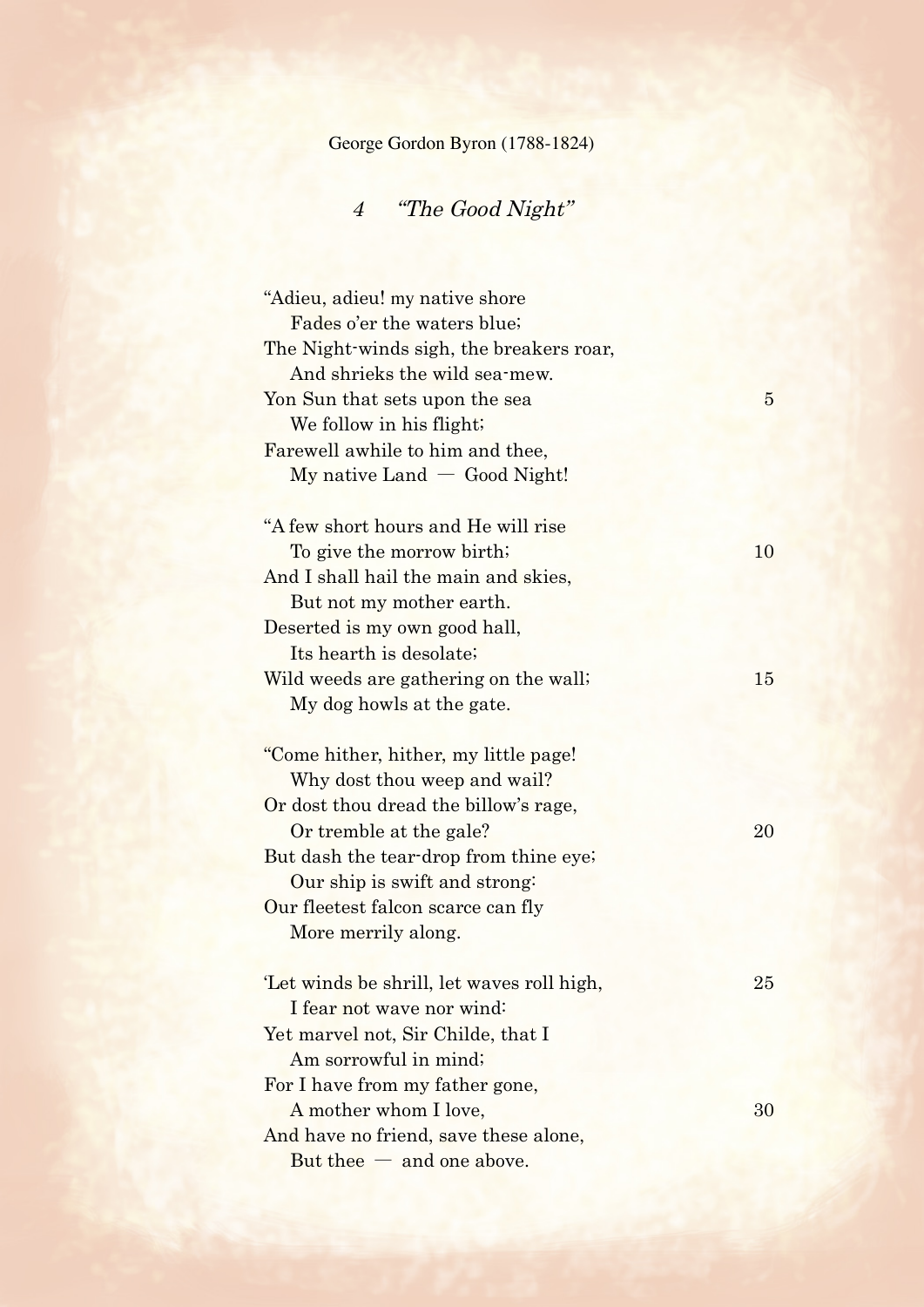| 'My father bless'd me fervently,          |    |
|-------------------------------------------|----|
| Yet did not much complain;                |    |
| But sorely will my mother sigh            | 35 |
| Till I come back $\alpha$ again.' $-$     |    |
| "Enough, enough, my little lad!           |    |
| Such tears become thine eye;              |    |
| If I thy guileless bosom had,             |    |
| Mine own would not be dry."               | 40 |
|                                           |    |
| "Come hither, hither, my staunch yeoman,  |    |
| Why dost thou look so pale?               |    |
| Or dost thou dread a French foeman?       |    |
| Or shiver at the gale?" $-$               |    |
| Deem'st thou I tremble for my life?       | 45 |
| Sir Childe, I'm not so weak;              |    |
| But thinking on an absent wife            |    |
| Will blanch a faithful cheek.             |    |
|                                           |    |
| 'My spouse and boys dwell near thy hall,  |    |
| Along the bordering lake,                 | 50 |
| And when they on their father call,       |    |
| What answer shall she make?'              |    |
| "Enough, enough, my yeoman good,          |    |
| Thy grief let none gainsay;               |    |
| But I, who am of lighter mood,            | 55 |
|                                           |    |
| Will laugh to flee away.                  |    |
| "For who would trust the seeming sighs    |    |
| Of wife or paramour?                      |    |
| Fresh feres will dry the bright blue eyes |    |
| We late saw streaming o'er.               | 60 |
|                                           |    |
| For pleasures past I do not grieve,       |    |
| Nor perils gathering near;                |    |
| My greatest grief is that I leave         |    |
| No thing that claims a tear.              |    |
| "And now I'm in the world alone,          | 65 |
| Upon the wide, wide sea:                  |    |
| But why should I for others groan,        |    |
| When none will sigh for me?               |    |
|                                           |    |